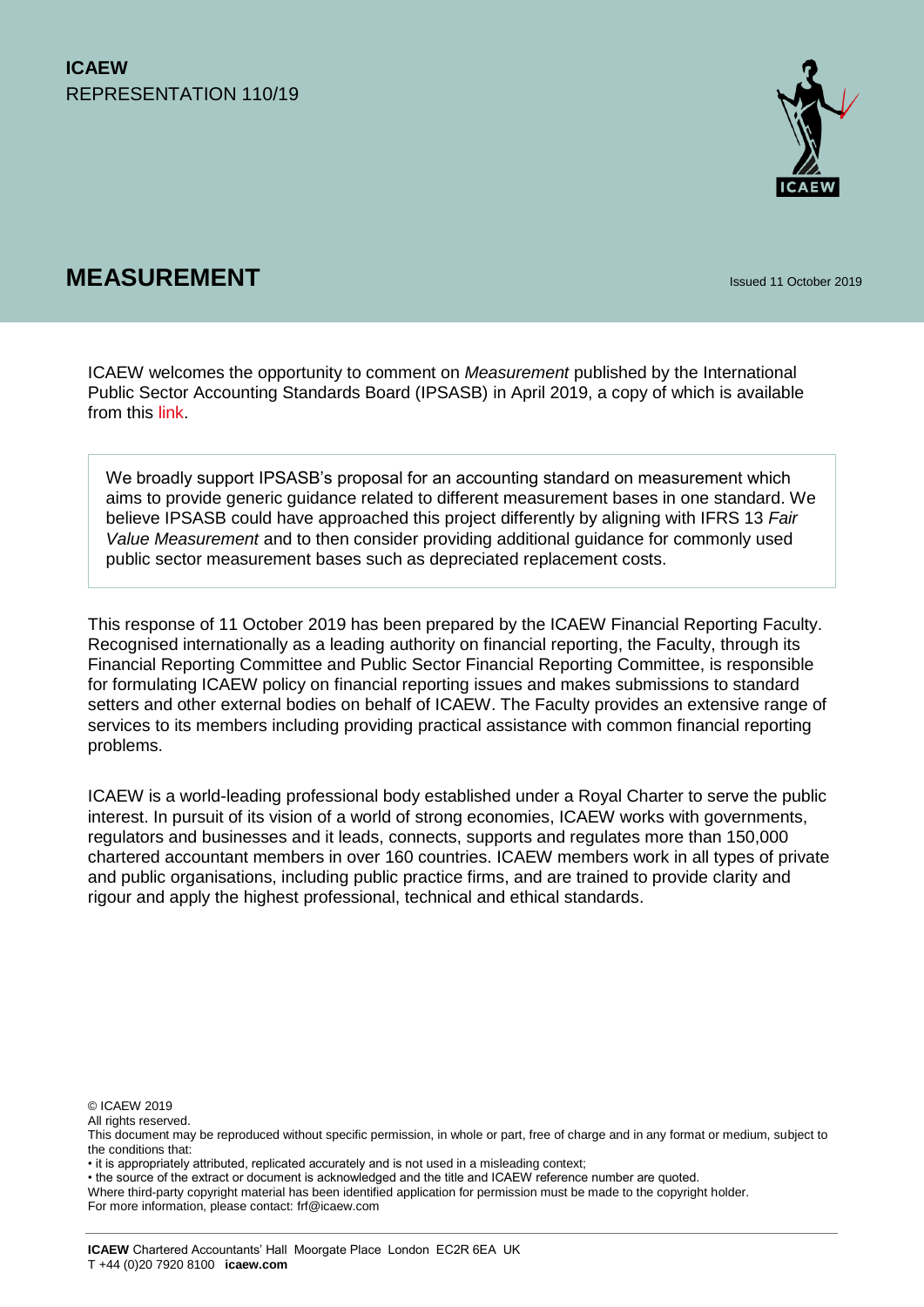# **KEY POINTS**

## **SUPPORT FOR FURTHER GUIDANCE ON MEASUREMENT**

- 1. We broadly support IPSASB's proposal for an accounting standard on measurement which aims to provide generic guidance on different measurement bases in one standard.
- 2. We believe IPSASB should have approached this project differently: by aligning with IFRS 13 *Fair Value Measurement* and then providing additional guidance for commonly used public sector measurement bases such as depreciated replacement cost. We question to what extent IPSASB are proposing to deviate from IFRS 13 and challenge the need for guidance if the deviations are minor.

## **STRUCTURE OF THE CONSULTATION**

- 3. We note that incorporating an Exposure Draft (ED) in the Consultation Paper (CP) has increased the complexity of the paper. Whilst we can appreciate why this was done, reexposure of the ED will be inevitable, causing more work for both IPSASB and stakeholders. Having an illustrative ED helps visualise the consequences of the CP, which is helpful, but IPSASB will need to weigh up the benefits against the costs on a case by case basis.
- 4. It is not obvious to what extent the illustrative ED is final in its design but we urge that the structure be changed to bring the majority of the content in the appendices, which is derived from IFRS 13, into the main standard. In our experience users of accounting standards will naturally give more weighting to the core standard rather than appendices. Prominence of position is important for this type of material.

## **INTERACTION BETWEEN THE CONCEPTUAL FRAMEWORK AND THE STANDARDS**

- 5. The relationship between a potential standard on measurement and the Conceptual Framework (CF) comes across as muddled in this consultation. This is illustrated by the table on page 16 which shows that three of the eight measurement bases in the CF are not used in the standards at all. It also shows that fair value is used extensively in the standards yet does not feature in the CF. We believe that updates to standards should not be held back because it may render the CF out of date/inconsistent. In our view the accounting standards should take precedence over the CF – it is the standards that drive practice, and whilst the CF is useful for underpinning principles, it is not a priority for users of the accounts.
- 6. We know that a limited-scope review of the CF is planned. In our view this ought to address the current mismatch between measurement bases at the standards level and in the CF. We strongly encourage IPSASB to conclude which measurement bases should be used in the public sector and ensure logical linkages with the CF.

#### **BORROWING COSTS**

- 7. In our opinion, borrowing costs that are directly attributable to the acquisition, construction or production of a qualifying asset are part of the cost of that asset and as such including them in that cost can provide the most suitable valuation in those circumstances.
- 8. On the other hand, whilst we think that some public sector specific arguments put forward in the CP are also relevant to the private sector (albeit not as significant an issue as is implied in the CP), we appreciate the simplicity of expensing all borrowing costs. We also appreciate that at certain levels of government the allocation of borrowing costs will be challenging, but less so at other levels, such as local government and Government Business Enterprises.
- 9. We therefore prefer to keep the existing accounting policy options in IPSAS 5 *Borrowing Costs* which has a benchmark treatment to expense borrowing costs but allow for an alternative treatment to capitalise them in certain circumstances.

## **TRANSACTION COSTS**

10. The illustrative ED included in the CP has provided guidance regarding transaction costs using exit and entry-based measurement bases and whether transactions are entity or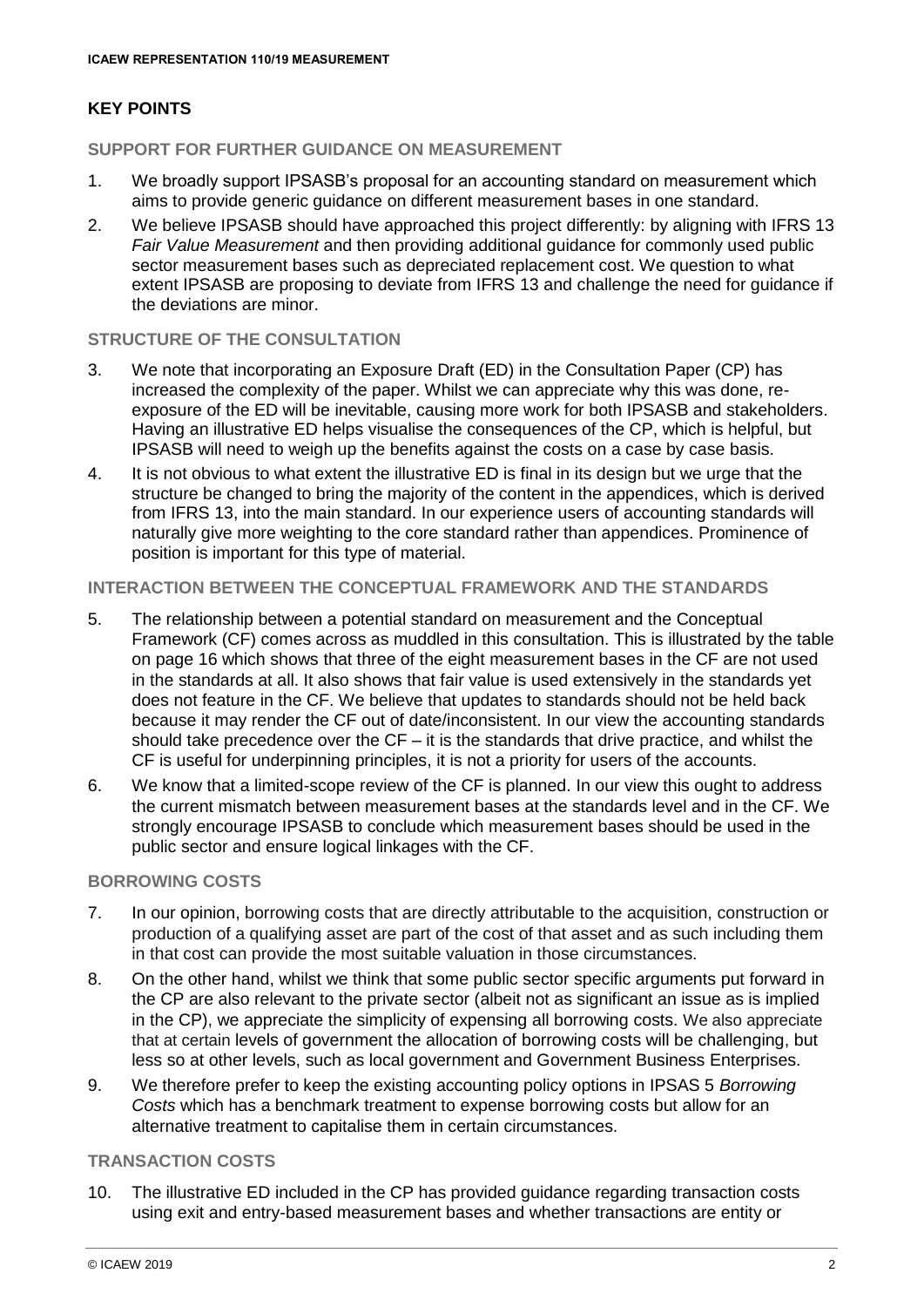market specific. We believe that this particular way of looking at whether transaction costs should be included or not may not be easily understood by all users of the standards. We therefore recommend that IPSASB improve the sign-posting of how transaction costs are dealt with under each measurement basis in the detailed application guidance.

## **ANSWERS TO PRELIMINARY VIEWS AND SPECIFIC MATTER FOR COMMENT**

## *Preliminary View 1*

# *The IPSASB's Preliminary View is that the fair value, fulfilment value, historical cost and replacement cost measurement bases require application guidance.*

## *Do you agree with the IPSASB's Preliminary View?*

## *If not, please provide your reasons, stating clearly which measurement bases should be excluded from, or added to, the list, and why?*

- 11. We welcome the overdue alignment between IFRS 13 and IPSAS given the extensive application of fair value across IPSAS. We therefore support the introduction of an IPSAS equivalent to IFRS 13 and agree that users of IPSAS would benefit by having additional guidance on those measurement bases commonly used in the public sector. Any divergence from IFRS 13 should be clearly signposted and explained in the Basis for Conclusions. On that basis we agree with PV 1.
- 12. The current linkages between the standards and the CF regarding measurement are muddled and strongly encourage IPSASB to concluded which measurement bases should be applicable in the public sector. The table on page 16 details the usage of all measurement bases in existing IPSAS and shows that IPSASB need to clarify the measurements bases applicable in the standards and the links to the CF.

## *Preliminary View 2*

*The IPSASB's Preliminary View is that the application guidance for the most commonly used measurement bases should be generic in nature in order to be applied across the IPSAS suite of standards. Transaction specific measurement guidance will be included in the individual standards providing accounting requirements and guidance for assets and liabilities.*

## *Do you agree with the IPSASB's Preliminary View?*

# *If not, please provide your reasons, and state what guidance should be included, and why.*

- 13. We agree with the Preliminary View (PV) that the application guidance on the *Measurement* standard should be generic in nature, with transaction-specific measurement guidance being included in the relevant individual accounting standards.
- 14. We support IPSASB's decision to publish a separate Standard on measurement since, in our view, one of the key benefits of a future measurement standard will be alignment to IFRS 13. However, we do not agree with the current structure of the illustrative ED. The order in which content is presented in accounting standards matters with more weight being placed on the core standard rather than an appendix. For example regarding Appendix A, it currently contains both the core text as well as the application guidance of IFRS 13. We believe that the appendices should only contain application guidance and that any core text should be moved to the main standard.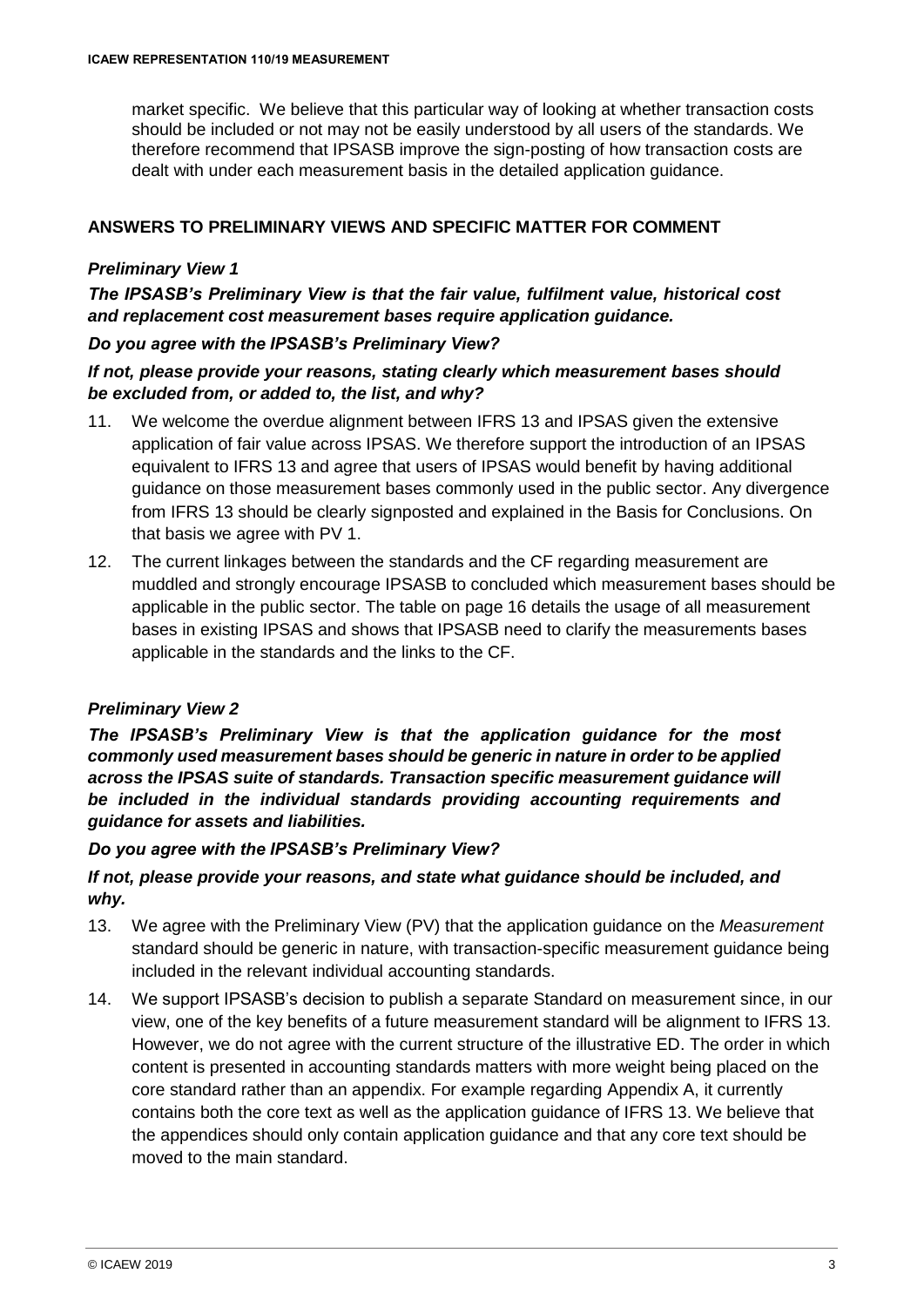## *Preliminary View 3*

*The IPSASB's Preliminary View is that guidance on historical cost should be derived from existing text in IPSAS. The IPSASB has incorporated all existing text and considers Appendix C: Historical Cost – Application Guidance for Assets, to be complete.*

## *Do you agree with the IPSASB's Preliminary View?*

## *If not, please provide your reasons, stating clearly what you consider needs to be changed.*

- 15. We agree with the PV and Appendix C: Historical Cost Application Guidance appears to be complete.
- 16. We note that paragraph C13 is derived from IASB's CF BC6.32 and BC6.33. Given that C13 is only part of an illustrative ED, we will not propose drafting changes in this response but instead voice our concerns that IASB's Basis for Conclusions have been turned into an integral part the illustrative ED. Basis for Conclusions are not integral to standards and IPSASB should be referring to the core body of IASB's literature for use in their standards.

## *Preliminary View 4*

*The IPSASB's Preliminary View is that fair value guidance should be aligned with IFRS*  13, taking into account public sector financial reporting needs and the special *characteristics of the public sector. The IPSASB considers Appendix A: Fair Value – Application Guidance, to be complete.*

#### *Do you agree with the IPSASB's Preliminary View?*

## *If not, please provide your reasons, stating clearly what you consider needs to be changed.*

- 17. We agree that fair value guidance should be aligned, as far as possible, with that contained in IFRS 13. We found the Addendum C very useful to gain assurances that IFRS 13 had been mapped across where possible. Where alignment with IFRS is a key priority, having such a mapping on a paragraph by paragraph basis is really helpful and reassuring.
- 18. In line with the point made above, IPSASB could consider signposting the source of the guidance as coming directly from IFRS 13 in the final standard. This would help put the fair value concept into context for those not familiar with private sector accounting standards, as well as underlining the importance of consistency between public and private sector accounting standards.
- 19. We recommend that more application guidance is provided in relation to highest and best use for non-financial assets (A18 to A21). We believe that paragraph A21 over-simplifies the fact that in the public sector there will be hard and soft restrictions in place that will prevent some entities from accessing the highest and best market. Example of a hard restriction could be legislation or a restrictive covenant over an asset, whilst a soft restriction could be the need to deliver public services in a particular geographic location which requires assets to be owned in those locations.
- 20. We agree, subject to the above paragraph, that Appendix A: Fair Value Application Guidance appears to be complete.

## *Preliminary View 5*

*The IPSASB's Preliminary View is that fulfilment value guidance should be based on the concepts developed in the Conceptual Framework, expanded for application in IPSAS. The IPSASB considers Appendix B: Fulfilment Value – Application Guidance, to be complete.*

*Do you agree with the IPSASB's Preliminary View?*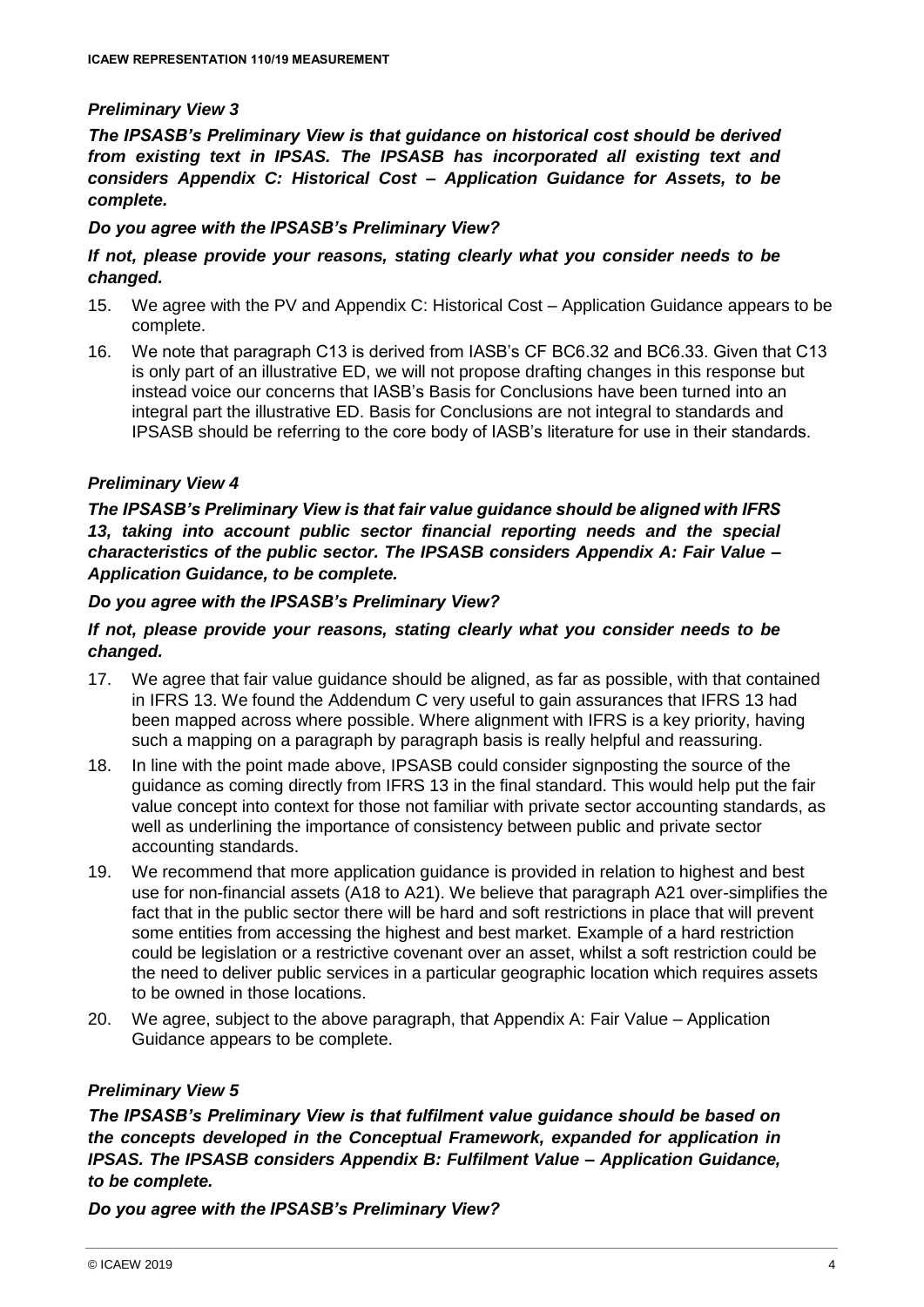## *If not, please provide your reasons, stating clearly what you consider needs to be changed.*

- 21. We agree that guidance should be based on the concepts developed in IPSASB's Conceptual Framework. *Appendix B: Fulfilment Value – Application Guidance* appears to be complete.
- 22. Paragraph B18 explains how transaction costs are accounted for but we believe it would be more useful to have transaction costs as a specific heading in each of the measurement bases? Appendix D has done this (D27) but none of the other appendices have, so at a minimum there is a consistency issue that should be reviewed.
- 23. We do not think the application of entity-specific values is well explained in paragraphs B14 and B15, in particular the relationship between market and entity based assumptions. For example, in paragraph B13, it states that the assumptions on the time value of money and risk premium are entity specific. Then paragraphs B14 and B15 say that the estimates should be market based and that the entity specific estimate should be the same as a market participant's estimate. B14 contains some typographical errors that need to be rectified.
- 24. Paragraphs B13 to B15 refer to risk premiums that an entity needs to estimate and it may be helpful to signpost that further explanations and examples are provided in Appendix A.

# *Preliminary View 6*

*The IPSASB's Preliminary View is that replacement cost guidance should be based on the concepts developed in the Conceptual Framework, expanded for application in IPSAS. The IPSASB considers Appendix D: Replacement Cost – Application Guidance, to be complete.*

## *Do you agree with the IPSASB's Preliminary View?*

# *If not, please provide your reasons, stating clearly what you consider needs to be changed.*

25. We agree that guidance on replacement cost should be based on the concepts developed in the Conceptual Framework. We agree that *Appendix D: Replacement Cost -– Application Guidance* appears to be complete*.*

# *Preliminary View 7*

*The IPSASB's Preliminary View is that all borrowing costs should be expensed rather than capitalized, with no exception for borrowing costs that are directly attributable to the acquisition, construction, or production of a qualifying asset.*

## *Do you agree with the IPSASB's Preliminary View?*

# *If not, please state which option you support and provide your reasons for supporting that option.*

- 26. We believe that the public sector specific arguments put forward to mandate the expensing of borrowing costs are somewhat exaggerated but we appreciate the simplicity of the approach. However, the goal of the measurement standard should be to assist in obtaining the most suitable valuation of an asset, which could include borrowing costs.
- 27. In our opinion, borrowing costs that are directly attributable to the acquisition, construction or production of a qualifying asset are part of the cost of that asset. We also appreciate that at certain levels of government the allocation of borrowing costs will be more challenging whilst at other levels, such as local government and Government Business Enterprises, less so.
- 28. On balance, we would therefore prefer the capitalisation of borrowing costs be allowed as an accounting policy choice as is currently the case in IPSAS 5. We believe that deviating from IFRS in order to simplify the accounting for borrowing costs in the public sector is a valid reason.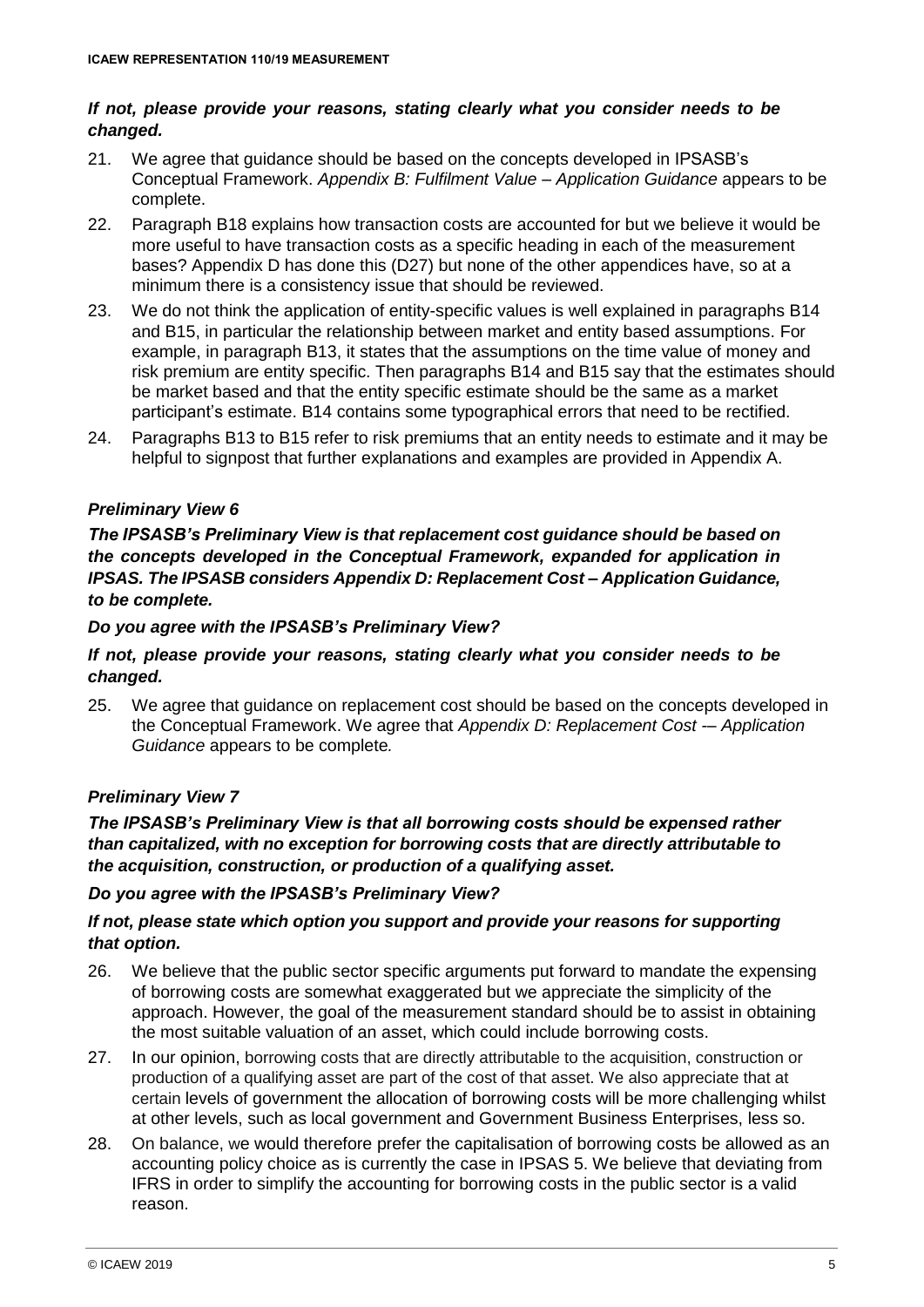## *Preliminary View 8*

*The IPSASB's Preliminary View is that transaction costs in the public sector should be defined as follows:*

*Transaction costs are incremental costs that are directly attributable to the acquisition, issue or disposal of an asset or liability and would not have been incurred if the entity had not acquired, issued or disposed of the asset or liability.*

#### *Do you agree with the IPSASB's Preliminary View?*

*If not, please provide your reasons, and provide an alternative definition for the IPSASB to consider.*

29. We support the creation of a single definition of transaction costs that can be applied to all IPSASs. We note the two different definitions found in IASB's literature are shown on page 28 and agree with updating the IFRS 9 definition as shown in PV 8.

## *Preliminary View 9*

*The IPSASB's Preliminary View is that transaction costs should be addressed in the IPSAS Measurement standard for all IPSAS.*

#### *Do you agree with the IPSASB's Preliminary View?*

*If not, please provide your reasons and state how you would address the treatment of transaction costs in IPSAS, together with your reasons for supporting that treatment.*

30. We agree with PV 9 that transaction costs should be addressed in a single location.

## *Preliminary View 10*

*The IPSASB's Preliminary View is that transaction costs incurred when entering a transaction should be:*

- *Excluded in the valuation of liabilities measured at fulfilment value;*
- *Excluded from the valuation of assets and liabilities measured at fair value; and*
- *Included in the valuation of assets measured at historical cost and replacement cost.*

## *Do you agree with the IPSASB's Preliminary View?*

*If not, please provide your reasons and state how you would treat transaction costs in the valuation of assets and liabilities, giving your rationale for your proposed treatment.*

31. See our response to PV 11 below.

## *Preliminary View 11*

*The IPSASB's Preliminary View is that transaction costs incurred when exiting a transaction should be:*

- *Included in the valuation of liabilities measured at fulfilment value;*
- *Excluded from the valuation of assets and liabilities measured at fair value; and*
- *Excluded in the valuation of assets measured at historical cost and replacement cost.*

#### *Do you agree with the IPSASB's Preliminary View?*

*If not, please provide your reasons and state how you would treat transaction costs in the valuation of assets and liabilities, giving your rationale for your proposed treatment.*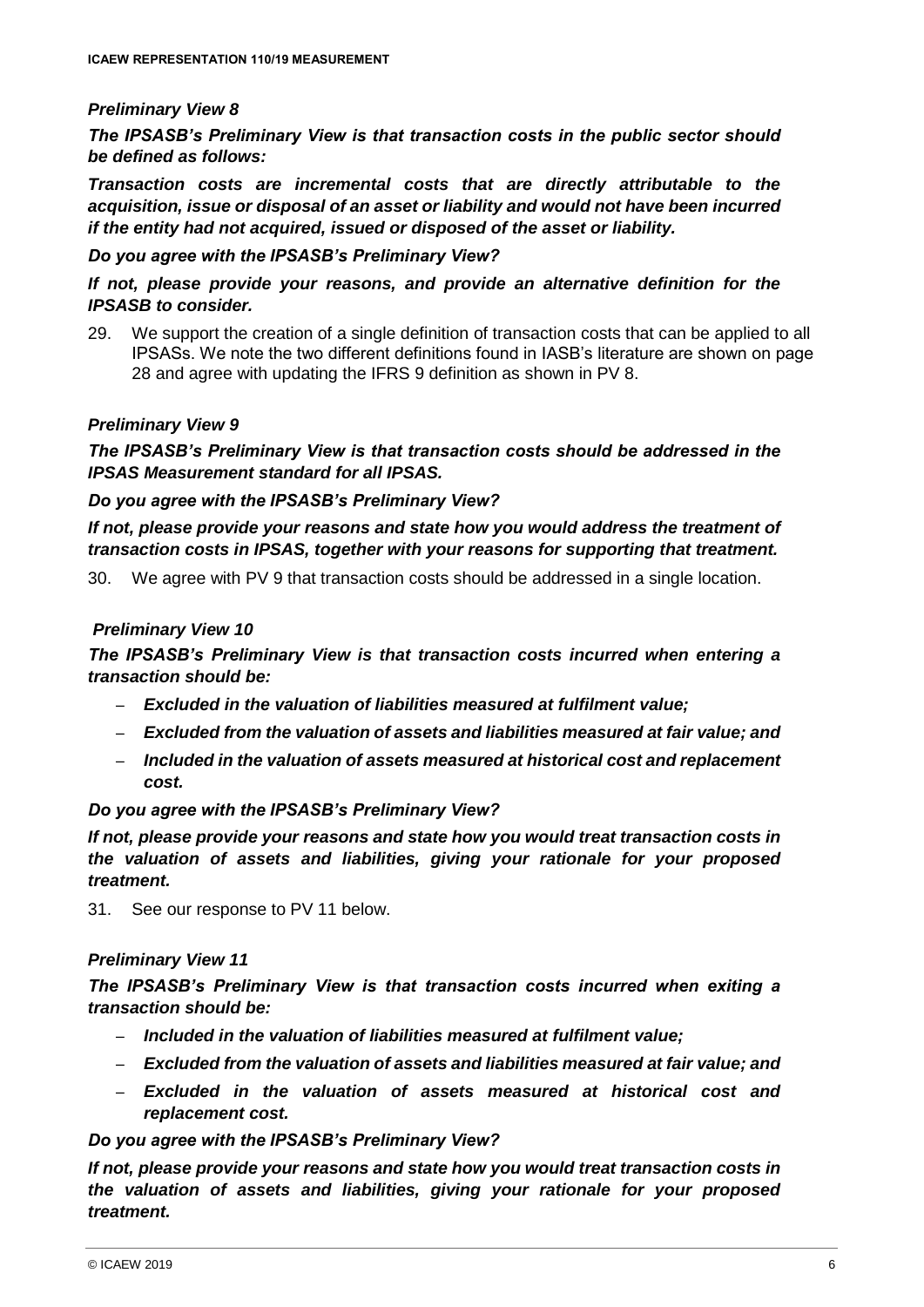- 32. We believe that the IPSASB has come to the right conclusion as to when transaction costs should be included and excluded for both entering and exiting a transaction.
- 33. The illustrative ED makes it clear whether a particular measurement basis is entry or exit based and whether it is entity specific or not. The section covering transactions costs on page 50, in particular paragraphs 27 and 28, use this terminology to describe when transaction costs are included and when not. We challenge how easily this will be understood by account preparers who will not be used to thinking about transactions in those terms. For example, the last sentence in paragraph 28 says that transaction costs incurred in exiting a transaction are included in exit-based measurement bases when the measurement basis is entity specific. This is difficult to grasp.
- 34. As already mentioned in paragraph 22 above, it would help if the detailed application guidance would clearly signpost how transaction costs should be applied for each measurement bases. Currently, only appendix D has transaction costs as a heading. Furthermore, we recommend that IPSASB include a table that clearly shows whether transactions costs are included or not for each measurement bases.

# *Specific Matter for Comment 1*

## *Definitions relating to measurement have been consolidated in the core text of the Illustrative ED.*

## *Do you agree that the list of definitions is exhaustive?*

## *If not, please provide a listing of any other definitions that you consider should be included in the list and the reasons for your proposals.*

35. The illustrative ED contains all relevant definitions from IFRS 13 plus a few additional ones specific to the standard; we do not have any additional definitions to add.

## *Specific Matter for Comment 2*

*Guidance in International Valuation Standards (IVS) and Government Financial Statistics (GFS) has been considered as part of the Measurement project with the aim of reducing differences where possible; apparent similarities between IPSAS, IVS and GFS have been noted. Do you have any views on whether the IPSASB's conclusions on the apparent similarities are correct?*

*Do you agree that, in developing an Exposure Draft, the IPSASB should consider whether the concepts of Equitable Value and Synergistic Value should be reviewed for relevance to measuring public sector assets (see Addendum B)?* 

- 36. With limited experience of IVS and GFS, we do not have a view on whether IPSASB's conclusion is correct on the apparent similarities in measurement between IPSAS and these other standards.
- 37. With regards to Equitable Value and Synergistic Value, IPSASB have to be sure about the benefits of using either basis over those already listed in the Conceptual Framework, especially given that some existing measurement bases are not currently used by the standards. In other words, IPSASB should not be adding more measurement bases if these are not going to be used.

## *Specific Matter for Comment 3*

*Do you agree that the measurement flow charts (Diagrams 4.1 and 4.2) provide a helpful starting point for the IPSASB to review measurement requirements in existing IPSAS, and to develop new IPSAS, acknowledging that other matters need to be considered, including:*

– *The Conceptual Framework Measurement Objective;*